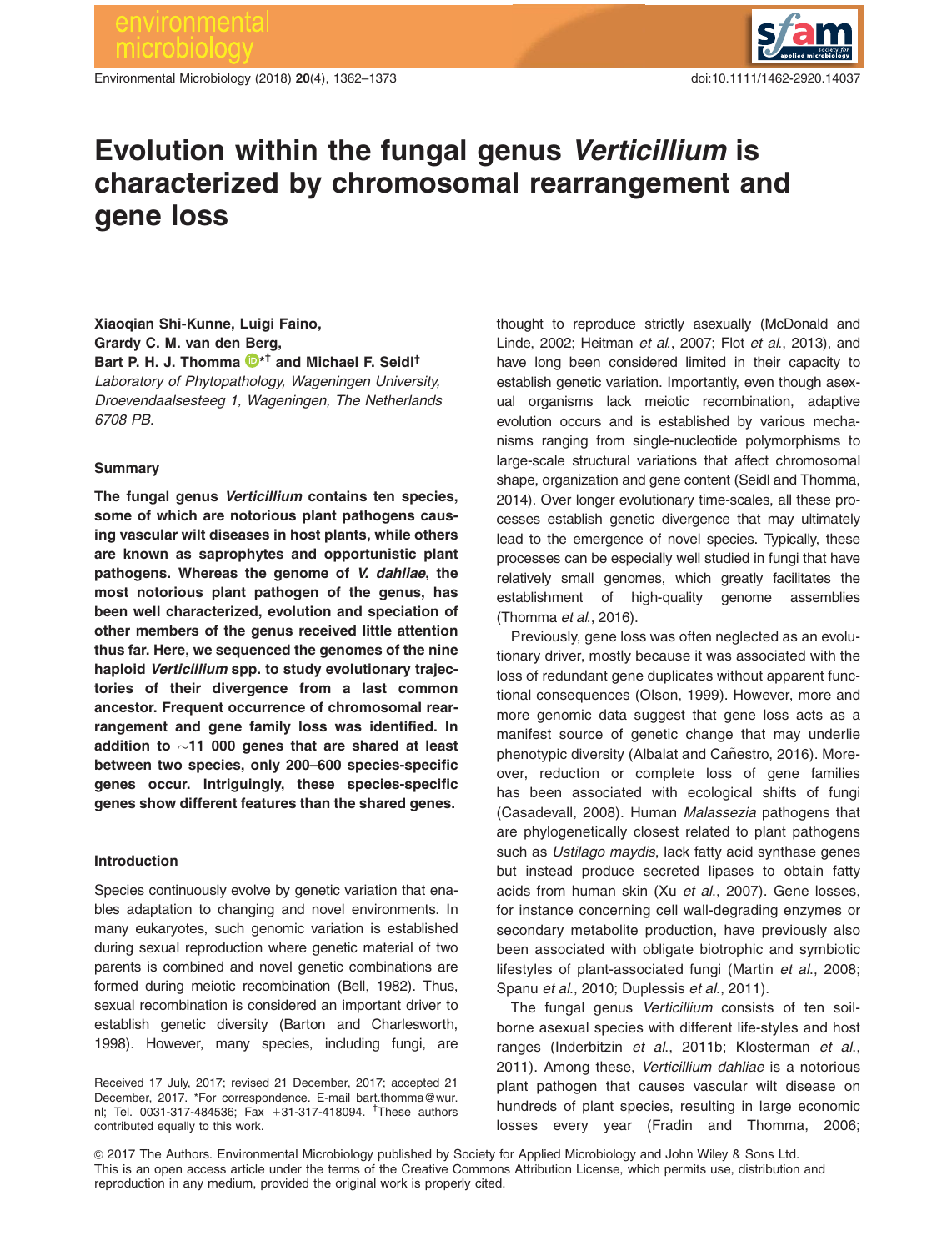Klimes et al., 2015). Furthermore, also V. longisporum, V. albo-atrum, V. alfalfae and V. nonalfalfae are plant pathogens, albeit with narrower host ranges (Inderbitzin et al., 2011b). The remaining species V. tricorpus, V. zaregamsianum, V. nubilum, V. isaacii and V. klebahnii are mostly considered saprophytes that thrive on dead organic material and that occasionally cause opportunistic infections (Ebihara et al., 2003; Inderbitzin et al., 2011b; Gurung et al., 2015). Of the ten Verticillium species, nine are haploids, while V. longisporum is a hybrid that arose from inter-specific hybridisation (Inderbitzin et al., 2011a; Depotter et al., 2016).

In addition to the genomes of a single strain of V. alfalfae and V. tricorpus (Klosterman et al., 2011; Seidl et al., 2015), various strains of V. dahliae have been sequenced (Klosterman et al., 2011; de Jonge et al., 2012). Moreover, for two V. dahliae strains a gapless genome assembly has been generated (Faino et al., 2015). Comparative genomics between V. dahliae strains revealed the occurrence of extensive large-scale genomic rearrangements, likely mediated by erroneous double-stranded break repair, that gave rise to lineagespecific (LS) genomic regions that are enriched for in planta-expressed effector genes encoding secreted proteins that mediate host colonization (de Jonge et al., 2013; Faino et al., 2016). These results raise the question whether pathogenic Verticillium spp. evolved by prompting extensive chromosomal rearrangements, thus enabling rapid development of effector gene catalogues that are required to be competitive in arms races with host plants and their immune systems. However, whether these chromosomal rearrangements only occur within pathogenic Verticillium spp. remained unknown.

Despite the recent advances in Verticillium genomics, the evolutionary history of this genus remains unknown so far. Here, we report high-quality genome assemblies of all haploid Verticillium species. We reconstructed ancestral Verticillium genomes, and reveal processes of genomic diversification that occurred during Verticillium evolution.

#### **Results**

# High-quality de novo genome assemblies of the haploid Verticillium species

To infer evolutionary relationships among Verticillium spp., we performed comparative genomics with minimum one genome of each of the nine haploid Verticillium species. Previously, we sequenced several V. dahliae strains as well as a single V. tricorpus strain (Klosterman et al., 2011; de Jonge et al., 2013; Faino et al., 2015; Seidl et al., 2015). Additionally, the genome of V. alfalfae has previously been sequenced (Klosterman et al., 2011), as well as the genomes of several V. nonalfalfae strains (Bioproject PRJNA283258) (Jelen et al., 2016). Here, we sequenced the genomes of a strain of V. albo-atrum V. isaacii, V. klebahnii, V. nubilum and V. zaregamsianum using the Illumina HiSeq2000 platform. In total,  $\sim$ 18 million paired-end reads (150 bp read length of a 500 bp insert size library) and  $\sim$ 16 million mate-paired reads (150 bp read length of a 5 kb insert size library) were produced per strain. Subsequently, reads were de novo assembled into 34–37 Mb draft genomes (Table 1), which is comparable to the assemblies of V. dahliae, V. tricorpus and V. alfalfae (Klosterman et al., 2011; de Jonge et al., 2013; Faino et al., 2015; Seidl et al., 2015). All assemblies resulted in less than 100 scaffolds ( $> 1$  kb), except for *V. isaacii* strain PD618, V. nonalfalfae strain TAB2 and V. nubilum strain PD621 that were assembled into 122, 167 and 189 scaffolds respectively (Table 1). Notably, the previously obtained assemblies of V. tricorpus strain MUCL9792 and V. alfalfae strain VaMs.102 were of significantly lower quality than the assemblies of the newly sequenced Verticillium species in this study (Klosterman et al., 2011; de Jonge et al., 2013; Faino et al., 2015; Seidl et al., 2015). To obtain better assemblies we decided to sequence an additional strain of each of these two species. Sequencing of V. tricorpus strain PD593 and V. alfalfae strain PD683 yielded significantly better assembly qualities, with lower numbers of scaffolds (9 for V. tricorpus and 14 for V. alfalfae) when compared with the previous assemblies (Table 1).

| Species          | Strain<br>name   | Genome<br>size (Mb) | # of<br>Ns per<br>100 kb | N <sub>50</sub><br>(Mb) | # of<br>contigs<br>$(ge 0$ bp) | $#$ of<br>scaffolds<br>$(ge0$ bp) | # of<br>scaffolds<br>$($ 21000 bp) | <b>CEGMA</b><br>(%) | <b>BUSCO</b><br>(%) | # of<br>proteins |
|------------------|------------------|---------------------|--------------------------|-------------------------|--------------------------------|-----------------------------------|------------------------------------|---------------------|---------------------|------------------|
| V. dahliae       | JR2              | 36.10               | 0                        | 4.2                     | 8                              | 8                                 | 8                                  | 95.97               | 98.75               | 10 719           |
| V. alfalfae      | PD683            | 32.70               | 19.36                    | 4.5                     | 40                             | 14                                | 14                                 | 94.76               | 98.82               | 10 852           |
| V. nonalfalfae   | TAB <sub>2</sub> | 34.30               | 897.53                   | 1.8                     | 793                            | 349                               | 167                                | 95.97               | 98.47               | 029<br>11        |
| V. nubilum       | PD621            | 37.90               | 9.13                     | 4.7                     | 246                            | 189                               | 189                                | 96.77               | 99.10               | 10 550           |
| V. albo-atrum    | <b>PD747</b>     | 36.50               | 16.26                    | 3.9                     | 34                             | 20                                | 19                                 | 94.35               | 98.96               | 202<br>11        |
| V. tricorpus     | PD593            | 35.00               | 14.52                    | 4.4                     | 71                             | 11                                | 9                                  | 95.97               | 98.82               | 10 636           |
| V. isaacii       | PD618            | 35.80               | 62.48                    | 3.1                     | 239                            | 188                               | 122                                | 95.56               | 98.96               | 10 798           |
| V. klebahnii     | PD401            | 36.00               | 35.30                    | 3.2                     | 79                             | 44                                | 37                                 | 93.01               | 99.10               | 10 998           |
| V. zaregamsianum | PD739            | 37.10               | 55.38                    | 3.5                     | 75                             | 46                                | 32                                 | 94.35               | 98.96               | 11 274           |

Table 1. Assembly statistics for the various Verticillium genomes.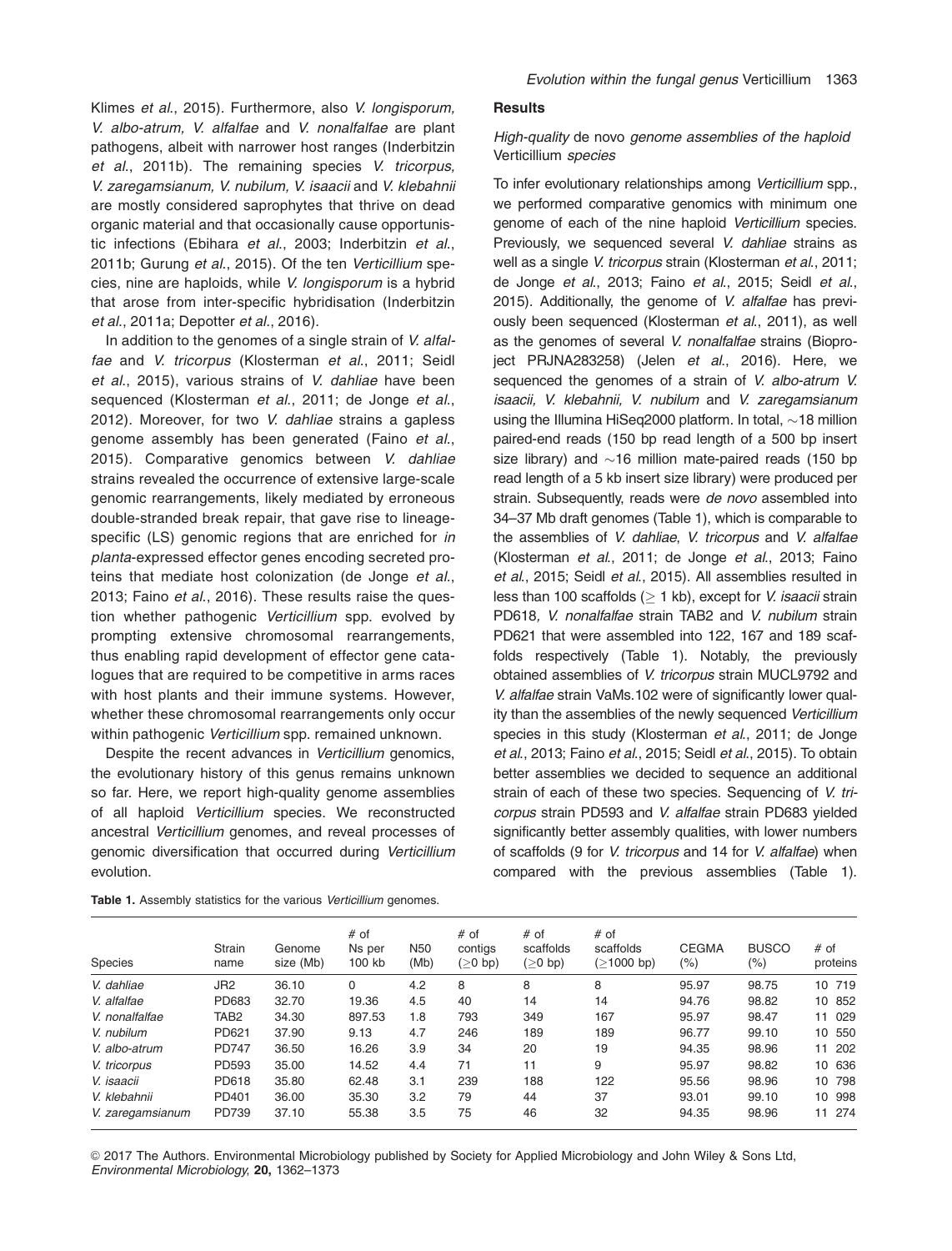Moreover, the assembly of V. tricorpus strain PD593 contained seven scaffolds with telomeric repeats at both ends, suggesting the assembly of seven complete chromosomes (Supporting Information Fig. S1).

To assess completeness of gene space, the assemblies were queried for the presence of orthologous of 248 core eukaryotic gene families using the CEGMA pipeline (Parra et al., 2007). All assemblies contained 93%–97% of these core genes (Table 1). Additionally, we also used the Benchmarking Universal Single-Copy Orthologous (BUSCO) software to assess assembly completeness with 1438 fungal genes as queries (Simão et al., 2015). BUSCO indicated> 98% completeness for each assembly. Considering that we found CEGMA and BUSCO scores of 95.97% and 98.75% respectively, when assessing the gapless genome assembly of V. dahliae strain JR2 (Faino et al., 2015), we concluded that a (near) complete gene space was assembled for all Verticillium species.

Next, we inferred reference gene annotations by integrating de novo and homology-based data using the Maker2 pipeline, making use of 35 predicted fungal proteomes that represent a broad phylogenetic distribution to further quide gene structure annotation (Klosterman et al., 2011; Faino et al., 2015; Seidl et al., 2015). This approach yielded around 11 000 protein-coding genes for each of the genomes, with the highest number of 11 274 genes for V. zaregamsianum and the lowest number of 10 636 genes for *V. tricorpus* (Table 1), which is similar to the number of genes identified in previous assemblies of Verticillium spp. (Faino et al., 2015; Seidl et al., 2015). However, automatic annotation of V. dahliae strain JR2 yielded fewer genes (10 719) than the previously generated annotation (11 430) that, next to RNA-seq data, also involved manual annotation (Faino et al., 2015). In addition to the difference in the number of predicted genes, we also observed differences in genetic features between both annotation methods, such as the overall GC% and the gene, intergenic and intron lengths (Supporting Information Fig. S2). However, for the coding sequences no significant differences in GC% or length were observed (Supporting Information Fig. S2). Thus, besides the number of predicted protein-coding genes, manual annotation mainly increased gene lengths by leveraging UTRs. As all following analyses are based on protein-coding genes, and under-estimation of gene numbers is likely similar for each of the genomes, we used Maker2 annotations for all genome assemblies.

## Phylogenetic relationships within the Verticillium genus

To better understand the evolutionary events during the evolution of the Verticillium genus, determining a robust phylogenetic relationship between Verticillium species is crucial. Previously, a phylogeny was constructed that was



Fig. 1. Phylogenetic tree of Verticillium species. Maximumlikelihood phylogeny analysis of Verticillium species rooted by Sodiomyces alkalinus. The phylogenetic tree is based on 5228 concatenated single-copy orthologous, and the robustness of the tree was assessed using 100 bootstrap replicates. Pathogenic Verticillium spp. are marked by asterisks.

inferred from a Bayesian analysis of concatenated alignments of four protein-coding marker genes; actin (ACT),<br>elongation factor 1-alpha (EF), glyceraldehyde-3elongation factor 1-alpha  $(EF)$ , phosphate dehydrogenase (GPD) and tryptophan synthase (TS) (Inderbitzin et al., 2011b). To construct the phylogenetic relationships between the nine Verticillium species based on whole-genome data, we used concatenated protein sequences of 5228 single-copy orthologous and the out-group species Sodiomyces alkalinus to construct a maximum-likelihood phylogeny. The resulting phylogeny reveals two major clades (Fig. 1), which is consistent with the previous analysis (Inderbitzin et al., 2011b). The major clades are the clade Flavexudans (clade A) containing V. albo-atrum, V. isaacii, V. klebahnii, V. tricorpus and V. zaregamsianum, which are species producing yellow-pigmented hyphae, and the clade Flavnonexudans (clade B) containing V. alfalfae, V. dahliae, V. nubilum and V. nonalfalfae, which are species devoid of yellow-pigment.

Mitochondrial genomes have several unique characteristics, such as a conserved gene content and organization, small size, lack of extensive recombination, maternal inheritance and high mutation rates (Taanman, 1999). This makes them ideal for studying evolutionary relationships among species that diverged during a relatively short period of time. We assembled the complete mitochondrial genomes of each of the Verticillium species from pairedend reads using GRAbB (Brankovics et al., 2016), which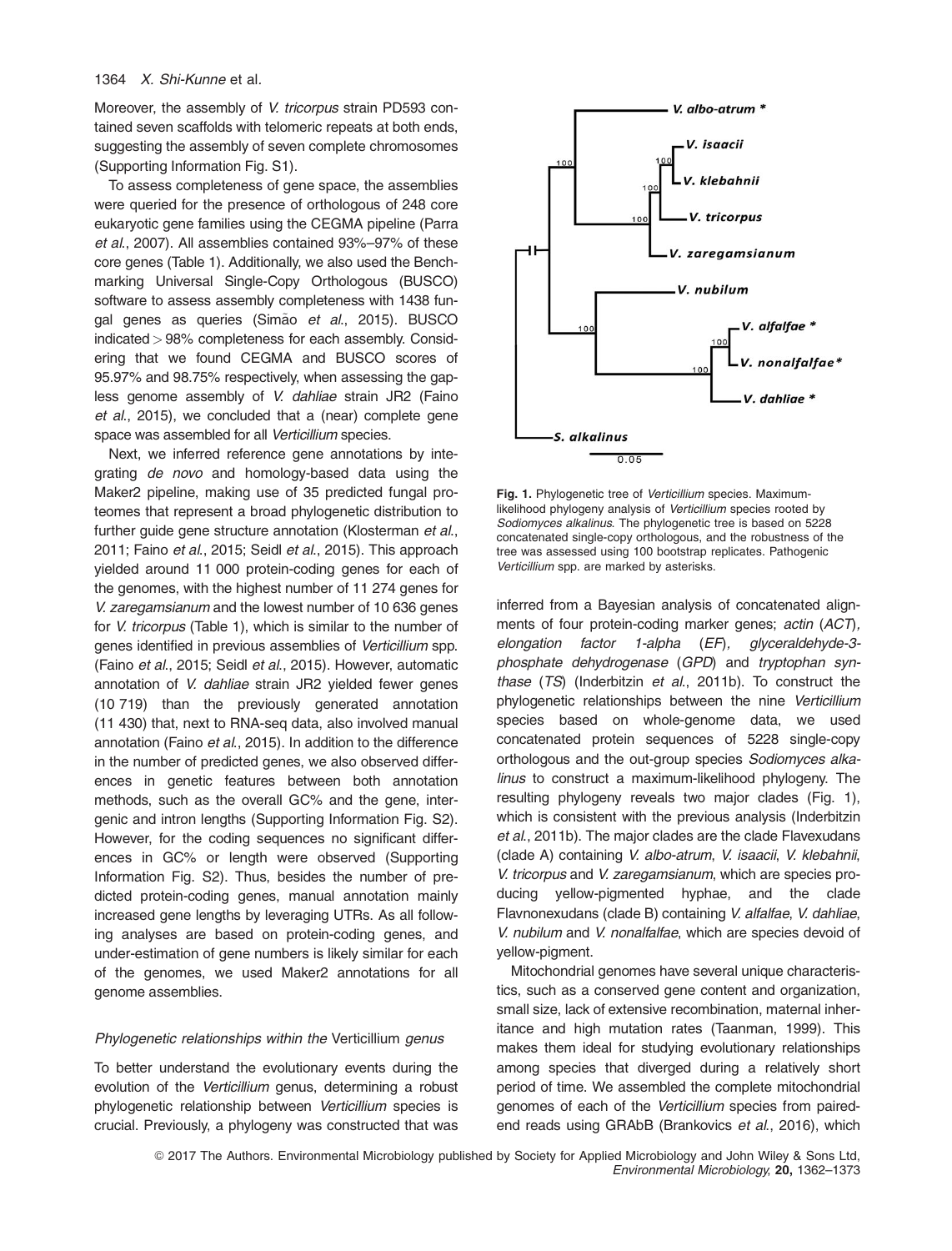Table 2. Mitochondrial genome assemblies of each Verticillium strain.

| <b>Species</b>   | Strain name      | Size (bp) | GC content (%) |
|------------------|------------------|-----------|----------------|
| V. dahliae       | JR <sub>2</sub>  | 27 178    | 27.23          |
| V. alfalfae      | PD683            | 25 167    | 26.84          |
| V. nonalfalfae   | TAB <sub>2</sub> | 27 203    | 26.09          |
| V. nubilum       | PD621            | 27 203    | 27.35          |
| V. albo-atrum    | <b>PD747</b>     | 28 128    | 26.58          |
| V. tricorpus     | PD593            | 26 930    | 27.00          |
| V. isaacii       | PD618            | 896<br>26 | 27.10          |
| V. klebahnii     | PD401            | 871<br>26 | 27.00          |
| V. zaregamsianum | PD739            | 042<br>26 | 26.78          |

extracts reads derived from the mitochondrial genomes from the total pool of paired-end sequencing reads using 182 published fungal mitochondrial genome sequences as bait. We assembled all mitochondrial reads per strain into a single circular sequence containing 25–28 Kb with a GC content of 26%–27% (Table 2), in agreement with previous assemblies for V. dahliae and V. nonalfalfae (Klosterman et al., 2011; Jelen et al., 2016). We subsequently annotated each of the mitochondrial genomes, identifying 15 protein-coding genes. For each mitochondrial genome, all genes were encoded on a single strand and in the same direction (Jelen et al., 2016) (Fig. 2B). The wholemitochondrial-genome alignments were used to construct a maximum likelihood phylogeny (Fig. 2A), revealing the same topology as the phylogenetic tree that is based on the nuclear genome (Fig. 1). Thus, the mitochondrial genome-based phylogenetic tree further supports the robustness of the Verticillium whole-genome phylogeny based on the nuclear genome assemblies, and further corroborates previous phylogenies derived by a limited set of marker genes (Inderbitzin et al., 2011b).

It was reported recently that the mitochondrial genomes of both V. nonalfalfae and V. dahliae carry a Verticilliumspecific region with a length of 789 bp, named orf414 (Jelen et al., 2016). When we aligned the mitochondrial genomes of each of the Verticillium species and the close relative S. alkalinus, we found that orf414 is absent from S. alkalinus (Fig. 2A). However, orf414 is not conserved in the mitochondrial genomes of all Verticillium species, as it is only found in V. nonalfalfae, V. dahliae and V. nubilum. Thus, orf414 cannot be used as a Verticillium-specific diagnostic marker (Jelen et al., 2016).

## Reconstruction of ancestor genomes

The degree of synteny between extant species reveals essential information about the evolution of species from their last common ancestor (Hane et al., 2011; Lv et al., 2011). Based on the length of the sequence stretch showing a relatively high degree of sequence similarity and on the degree of co-linearity, synteny can be defined as macro-, micro- or mesosynteny (Hane et al., 2011). Macrosynteny occurs when large  $(> 20$  kb) blocks of genes are shared between species in the same order and orientation, while microsynteny involves smaller (< 20 kb) segments with relatively few genes. Like microsynteny, mesosynteny involves relatively small  $( $20 \text{ kb}$ ) segments, but whereas$ microsynteny implies that genes are conserved with the same order and orientation, mesosynteny indicates that genes within the segment are conserved with absence of co-linearity. To determine the type of synteny between the extant Verticillium species, we performed pairwise alignments of the genomes of the two most divergent Verticillium species, V. dahliae and V. albo-atrum (Hane



Fig. 2. Mitochondrial genome alignments.

A. Whole mitochondrial genome alignment of all Verticillium species and S. alkalinus. Grey and white colours represent presence and absence of genomic regions respectively. The whole mitochondrial genome alignments were used for constructing a maximum likelihood phylogenetic tree. The robustness of the topology was assessed using 100 bootstrap replicate (branches with maximum bootstrap values are in red). B. Graphic presentation of positions of mitochondrial protein-coding genes and their orders. [Colour figure can be viewed at [wileyonlinelibrary.com](http://wileyonlinelibrary.com)]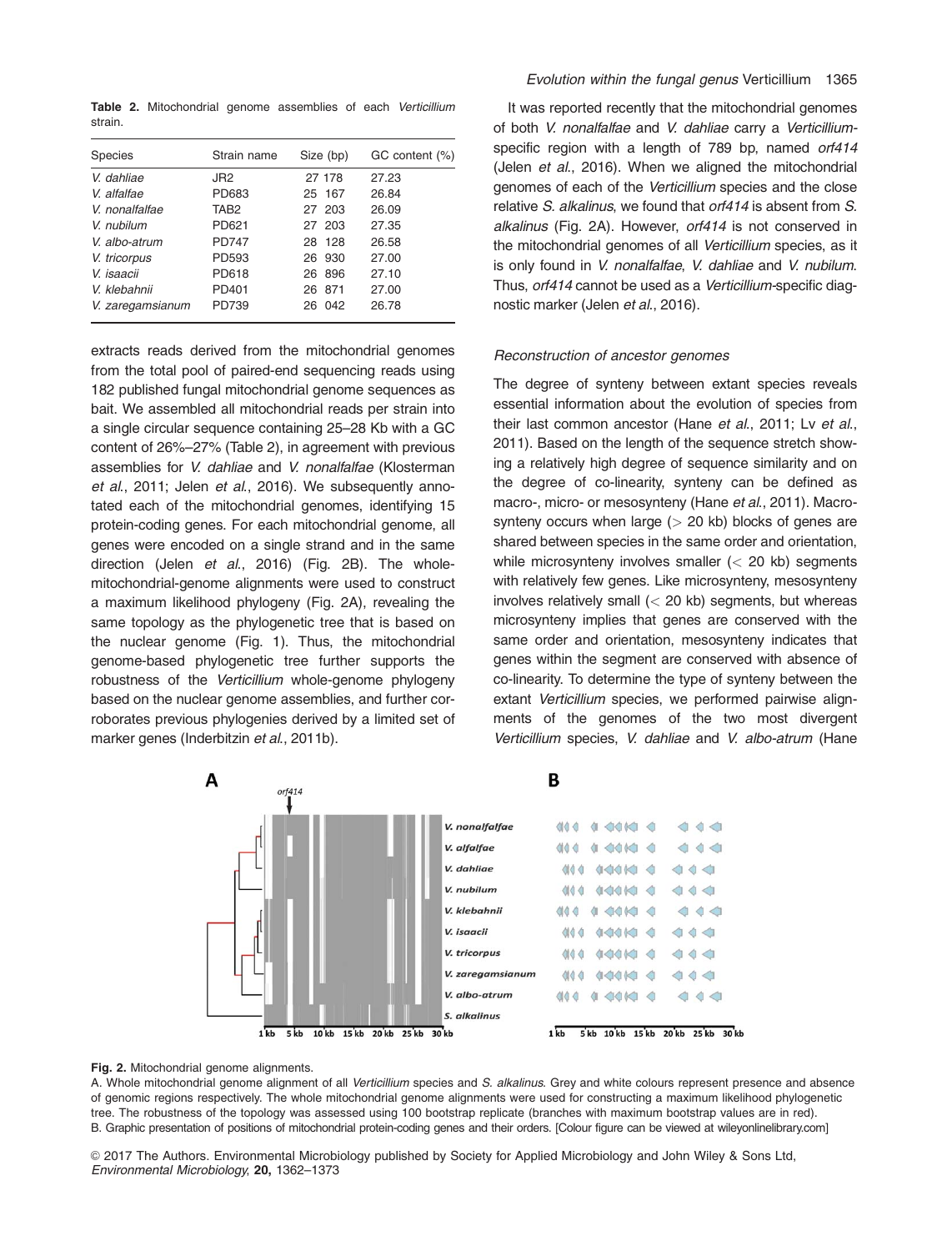et al., 2011). These pairwise alignments showed clear regions of macro- and microsynteny, but no mesosynteny (Supporting Information Fig. S3). Subsequently, we performed similar analyses for the other Verticillium species, confirming the occurrence of macro- and microsynteny, and the absence of mesosynteny between Verticillium spp. (Supporting Information Fig. S4).

Considering that extensive macrosynteny occurs between the extant Verticillium spp. we aimed to reconstruct the evolution of the Verticillium genus from its last common ancestor. Inferring the genome organization and gene content of ancestral species has the potential to provide detailed information about the recent evolution of descendant species. However, reconstruction of ancestral genome architectures, followed by integrating into evolutionary frameworks, has only been achieved for a limited number of species (Nakatani et al., 2007; Gordon et al., 2009; Vakirlis et al., 2016). This is largely due to either the unavailability of sequences from multiple closely related species, or due to the high fragmentation of the genome assemblies used. To minimize the influence of fragmented draft genome assemblies, we only considered the largest scaffolds that comprise 95% of the total set of proteincoding genes for each of the genomes (Supporting Information Table S1), and constructed ancestral genome organizations that preceded each speciation event using SynChro (Drillon et al., 2014) and AnChro (Vakirlis et al., 2016). SynChro identifies conserved synteny blocks between pairwise comparisons of extant genomes, after which AnChro infers the ancestral gene order by comparing these synteny blocks. To validate the accuracy of AnChro, we first reconstructed the genome of the last common ancestor of V. dahliae and V. alfalfae. We did this separately for two complete and gapless genome assemblies of the extant V. dahliae strains JR2 and VdLs17 that, despite extensive genomic rearrangements and the presence of LS sequences (de Jonge et al., 2012; de Jonge et al., 2013; Faino et al., 2016), each contain eight chromosomes (Faino et al., 2015). Irrespective whether the genome of strain JR2 or VdLs17 was used, the resulting ancestor has nine scaffolds that are similarly organized. To compare the two ancestors, synteny blocks were constructed and aligned using SynChro, revealing an overall identical genome structure with only a few genes that lack homologue (Supporting Information Fig. S5). Owing to the different lineage-specific regions in the JR2 and VdLs17 genomes, the number of genes in the ancestor varies slightly, with 9165 and 9250 protein-coding genes based on the genome of JR2 or VdLs17 respectively. Thus, we concluded that the AnChro software is suitable for reconstruction of ancestral genomes in the genus Verticillium.

Ancestral genomes were reconstructed for all the nodes in the phylogenetic tree, resulting in less than 20 scaffolds at each individual node (Fig. 3). Using SynChro to

determine synteny blocks between the last common ancestor and the ancestor-derived genomes that served as input for ReChro (Vakirlis et al., 2016), the number of rearrangements that occurred in each branch of the tree was determined. In total, 498 rearrangements, including chromosomal fusions and fissions, occurred during the evolution from the last common ancestor to the nine extant haploid Verticillium species (Fig. 3). Yet, considerable variation occurred between species ranging from 69 rearrangements for V. tricorpus to up to 205 for V. alboatrum (Fig. 3).

To assess whether genomic rearrangements occurred in a clock-like fashion during the evolution of Verticillium species, we related the number of rearrangements per branch with the evolutionary time approximated by the branch lengths inferred from the phylogenetic tree (Fig. 1). The branch lengths were represented by either the numbers of substitutions per site (Fig. 1), or the relative divergence time that was estimated based on artificial dating of the last common ancestor of Verticillium and S. alkalinus to 100 units of time (Supporting Information Fig. S6). The number of rearrangements per branch showed significant correlation with both representations of branch length  $(R^2 = 0.3679, P = 0.007541$  for substitution per site and  $R^2$  = 0.7623, P = 6.174 e–06 for relative divergence time) (Supporting Information Fig. S7).

# Determination of gene family expansions and contractions

To monitor gene family changes during evolution, we estimated gene family size expansion (gains) and contraction (losses) on each branch using CAFE (Han et al., 2013). In this analysis, we considered all gene families that are present in at least two Verticillium species. CAFE models the evolution of gene family size across a species phylogeny under a birth–death model of gene gain and loss and simultaneously reconstructs ancestral gene family sizes for all internal nodes, allowing the detection of expanded or contracted families within lineages. The analysis revealed that the last common Verticillium ancestor contained 11 902 families with 12 631 genes. Intriguingly, Verticillium species generally underwent more extensive gene losses than gains (Fig. 4). This pattern of more extensive gene losses than gains was further confirmed by inferring gene family gains and losses by reconciliation of 10 071 gene trees with established Verticillium species phylogeny (Fig. 1; Supporting Information Fig. S8). To obtain functional descriptions of gained and lost gene families, we searched for the corresponding Cluster of Orthologous Group (COG) functional categories in the eggNOG database (Huerta-Cepas et al., 2015). In both the A and B clade, the most prevalent COG functional category among gained and lost gene families is 'carbohydrate metabolism and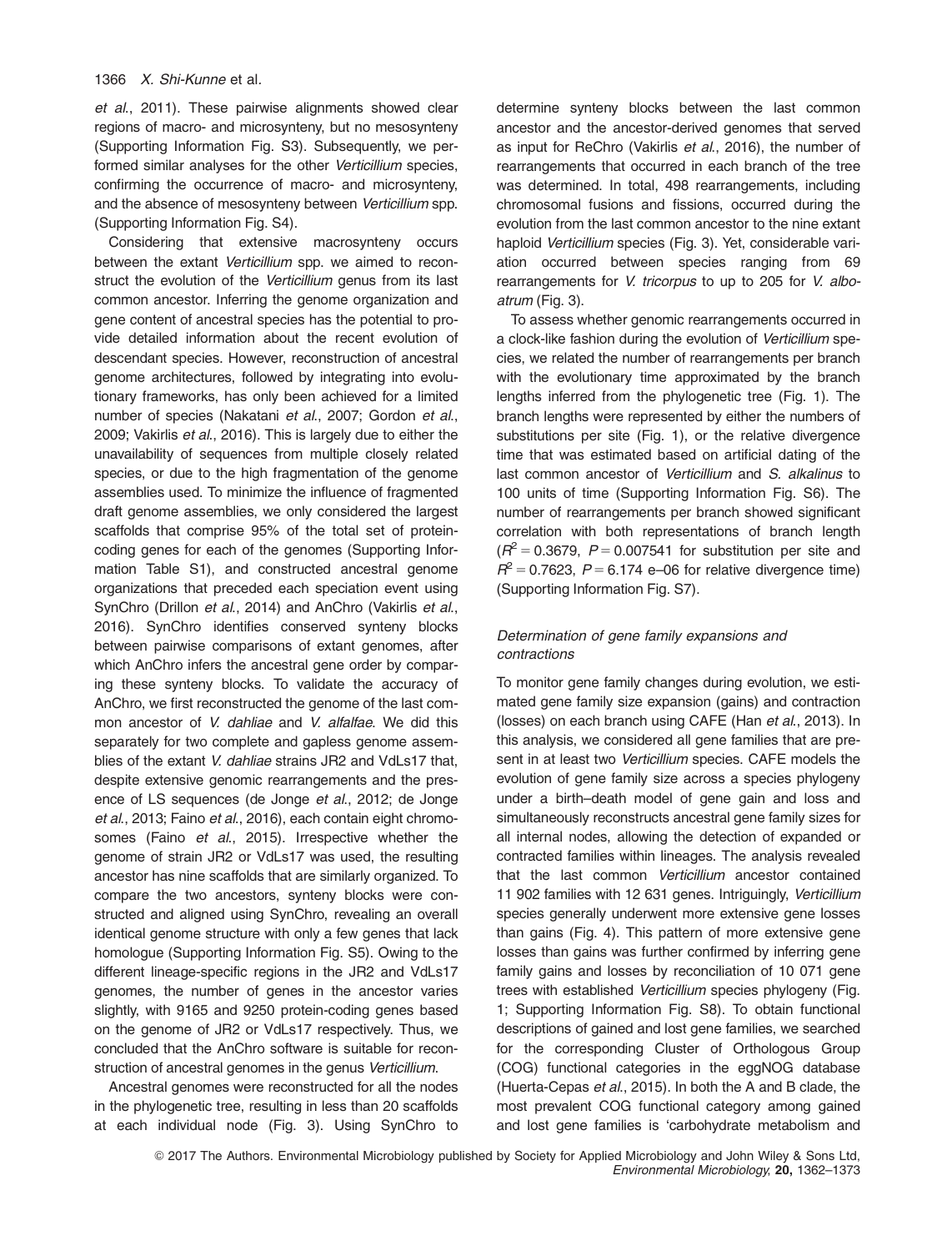

Fig. 3. Chromosomal history of Verticillium genomes. Genome structure changes from the most common ancestor (VA) to the nine extant Verticillium species. The number of genes of each ancestor is indicated in brackets above the chromosomes. The number of chromosome rearrangements, i.e., the sum of translocations and inversions is indicated above each branch. The number of fusions and fissions between two genomes respectively, are indicated in brackets. [Colour figure can be viewed at [wileyonlinelibrary.com\]](http://wileyonlinelibrary.com)



Fig. 4. Evolution of Verticillium gene repertoire. The number of expanded (in red) and contracted (in green) gene families was estimated on each branch of the tree under a birth–death evolutionary model. The thickened branches represent the abundance of gene families that evolved rapidly  $(P < 0.05)$  and the exact number of gene families is indicated after each node name. [Colour figure can be viewed at [wileyonlinelibrary.com\]](http://wileyonlinelibrary.com)

transport' (Supporting Information Fig. S9). To obtain more detailed functional predictions of the gene families that underwent gains and losses, we first annotated Pfam domains for each gene family (Supporting Information Data S1 and Data S3). Subsequently, using a Hypergeometric test with a false discovery rate (FDR)-corrected P value of  $< 0.05$ , we identified nine and 14 Pfam domains that are enriched in the gained and lost gene families respectively (Supporting Information Table S2). Among the enriched Pfam domains of clade B, two belong to carbohydrate enzyme gene families, GH3 and GH35. The remainder of the Pfam domains relates to transporter activities, metabolic processes or unknown functions. The enriched Pfam domains of the lost gene families show more diverse functions, including transcription factors and cytochrome P450 activity. Among all expanded and contracted genes families, we found 1081 gene families that are significantly more variable in size during evolution  $(P< 0.05)$ . Subsequently, we estimated in which branches these gene families evolved more rapidly using the Viterbi algorithm of CAFE. This algorithm calculates a P value for each of these 1081 gene families on each of the branches of the phylogenetic tree. A  $P$  value that is below the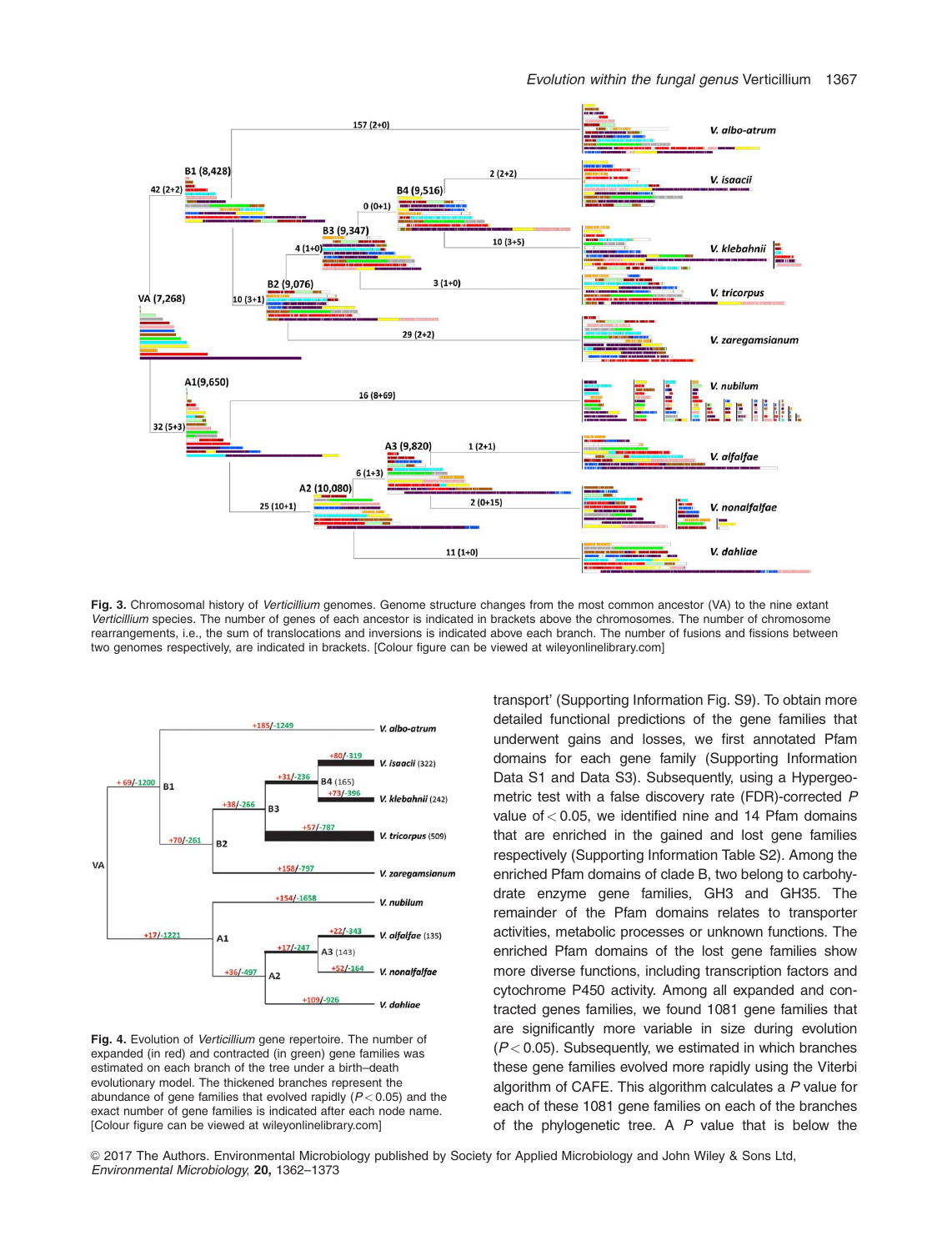

Fig. 5. Verticillium gene family conservation. Presence or absence of gene families among Verticillium species are indicated by dark and light blue respectively. The gene families (columns) were ordered by hierarchical clustering. [Colour figure can be viewed at [wileyonlinelibrary.com](http://wileyonlinelibrary.com)]

threshold  $(P< 0.05)$  indicates that the respective gene family evolved more rapidly on that particular branch. This analysis revealed that the branches between V. tricorpus, V. isaacii, V. klebahnii and their last common ancestor (B4) evolved most rapidly (involving 509, 322, 242 and 165 gene families respectively), followed by the branches of V. alfalfae and V. nonalfalfae with their last common ancestor (A3) (143 and 135 for V. alfalfae and A3 respectively) (Fig. 4). Next, the overrepresentation of Pfam domains in the most rapidly evolved gene families was assessed using a Hypergeometric test with a FDR-corrected P value  $of < 0.05$ . Under these conditions, only a single Pfam domain PF01636 was found to be enriched  $(P = 1 \text{ e}-06)$ , concerning a phosphotransferase enzyme family (APH) that is predicted to consist of antibiotic resistance proteins (Sarwar and Akhtar, 1990; Trower and Clark, 1990; Nurizzo et al., 2003). This Pfam domain was also found to be enriched in the lost gene families in V. isaacii (Supporting Information Table S2).

Although we observed considerable gene losses and gains along the different branches of the tree, we also observed a large number of shared genes among all extant species. In total, 7538 genes are common among all Verticillium spp., of which 1689 are absent from S. alkalinus (Fig. 5). Interestingly, only as little as 123 genes are clade A-specific and 288 genes clade B-specific. These genes underwent losses in the reciprocal clade in a single event only at the last common ancestor of the respective clades, rather than multiple independent losses. For each genome, less than 5% of the total protein-coding genes are speciesspecific (Fig. 5; Supporting Information Data S2). These species-specific genes were neither enriched for any Pfam domain nor for genes that encode secreted proteins. To

infer the evolutionary trajectory of these species-specific genes, we searched for homologues of these genes in the proteomes of 383 fungal species. Up to 50% of these species-specific genes had homologues in non-Verticillium species, suggesting that the species-specific occurrence in Verticillium is the result from losses from other Verticillium species during evolution (Supporting Information Table S3).

To assess the characteristics of the species-specific genes versus shared genes, we compared features such as GC content, gene lengths, intergenic lengths and intron lengths. Interestingly, when compared with core genes, species-specific genes significantly differ in GC content of gene sequences as well as of coding sequences, and in gene length (Fig. 6A–C). Some species also show significant differences in intron lengths and intergenic lengths between species-specific and core genes (Figure 6D-E). Intriguingly, most of the species-specific genes of V. dahliae strain JR2 are not, or only lowly, expressed in vitro (Fig. 6F).

## **Discussion**

In this study, we investigated genomic changes that occurred during evolution of the Verticillium genus from the last common ancestor to the currently recognized extant species. During evolution, two or more independent populations within a single species may diverge and slowly start to separate, which may ultimately lead to reproductive isolation and thus to speciation. Initially the separated species will have chromosomes that share the gene content (synteny) as well as the structure and order (co-linearity). Over time, the degree of synteny and co-linearity will degrade through various processes, including chromosomal rearrangements, segmental duplications, gene losses and gene gains until, ultimately, orthologous genes in one species occur randomly in the genome of the other.

We previously noted an unexpectedly high number of chromosomal rearrangements between strains of V. dahliae (de Jonge et al., 2013; Faino et al., 2015; Faino et al., 2016). We have speculated that the extent of rearrangements may be associated with the fact that, despite being asexual, V. dahliae is a successful broad host-range pathogen, reasoning that it would permit for the rapid adaptations that are required to be compatible in the arms race with host immune systems (Seidl and Thomma, 2014; Faino et al., 2016). From this hypothesis it would follow that the other species, being much less ubiquitous and successful pathogens, would not experience such drastic genomic rearrangements. However, our genomic reconstructions revealed that large-scale genomic rearrangements frequently occurred during evolution of the Verticillium genus. Moreover, our data seems to suggest that rearrangements occurred even more frequent in clade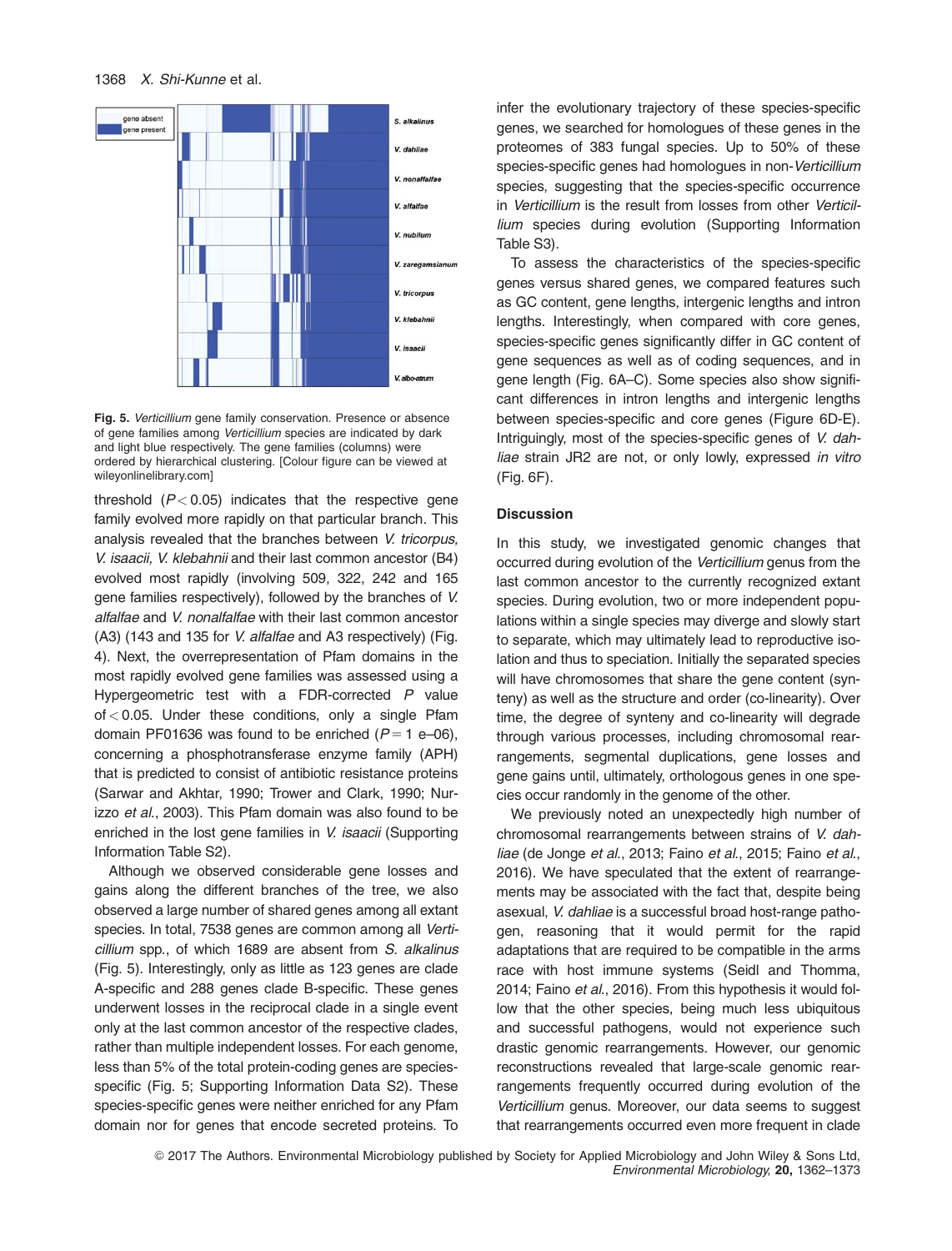

Fig. 6. Gene feature comparisons between specific and shared genes. The Wilcoxon rank sum test  $(P < 0.01$ , indicated by asterisk) was used to detect significant differences between species-specific and shared genes of each species.

- A. GC content based on gene sequences.
- B. GC content based on coding sequences.
- C. Intron length.
- D. Intergenic length.
- E. V. dahliae in vitro expression. [Colour figure can be viewed at [wileyonlinelibrary.com\]](http://wileyonlinelibrary.com)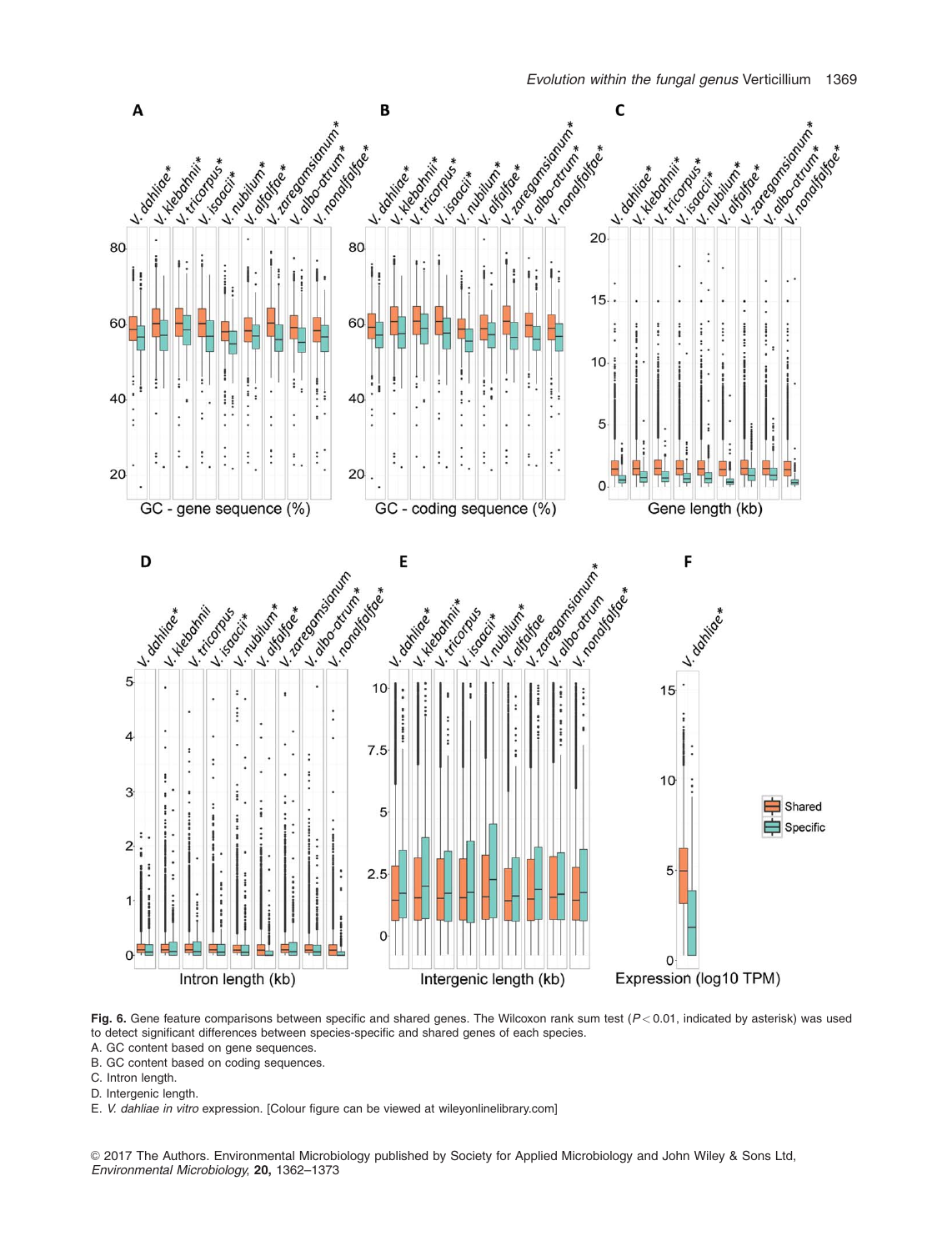B that mostly harbours non-pathogenic species. This observation makes it unlikely that the occurrence of the rearrangements themselves is a major contributor to the pathogenicity of V. dahliae. Previously, we have shown that the highly variable LS regions of V. dahliae evolved by genomic rearrangements (de Jonge et al., 2013; Faino et al., 2016). We also showed that LS regions that harbour in planta-expressed effector genes arose by segmental duplications, likely generating the genetic material that subsequently has the freedom to diverge into novel functions (de Jonge et al., 2013; Faino et al., 2016). Thus, LS regions play important roles in adaption of V. dahliae. However, whether such LS regions also occur in other Verticillium spp. still needs to be investigated.

Besides extensive genomic rearrangements, conspicuous gene losses occurred during Verticillium evolution. This suggests that gene losses contribute to genetic divergence across the various Verticillium lineages. The impact of gene loss on evolution and pathogenicity is perhaps most evident for obligate biotrophic plant pathogens whose growth and reproduction entirely depends on living plant cells, such as the powdery mildews (Spanu et al., 2010). Their genomes show massive genome-size expansion, owing to retrotransposon proliferation, and extensive gene losses concerning enzymes of primary and secondary metabolism that are responsible for loss of autotrophy and dependence on host plants in an exclusively biotrophic lifestyle (Spanu et al., 2010). Recently, the evolutionary history of lineages of grass powdery mildew fungi that have a rather peculiar taxonomy with only one described species (Blumeria graminis) that is separated into various formae speciales (ff. spp.) was reconstructed. It was observed that different processes shaped the diversification of B. graminis, including co-evolution with the host species for some of the *ff. spp.*, host jumps, host range expansions, lateral gene flow and fast radiation (Menardo et al., 2017). Arguably, as highly adapted and obligate biotrophic pathogens, powdery mildews underwent many host species–specific adaptations, which are perhaps not or less required for saprophytes and facultative and broad host range pathogens such as Verticillium species. Among the lost gene families in Verticillium species, we found that enriched Pfam domains relate to various functions, suggesting that the lost gene families of Verticillium spp. do not revolved around a particular function.

Functions of species-specific genes are often found to be associated to species-specific adaptations to a certain environment (Domazet-Loso and Tautz, 2003). For example, morphological and innate immune differences among Hydra spp. are controlled by species-specific genes (Khalturin et al., 2008; Khalturin et al., 2009). In plant pathogens, many effectors characterized so far are species-specific and facilitate virulence on a particular host plant (de Jonge et al., 2011) However, these species-

specific effectors are frequently mutated, or even purged, to overcome host recognition (Cook et al., 2015). Moreover, it has been shown that compared to shared genes, species-specific genes are frequently shorter (Lipman et al., 2002), evolving quicker and less expressed (Domazet-Loso and Tautz, 2003; Plissonneau et al., 2016). Consistent with this observation, our results show those species-specific genes differ in their characteristics when compared with core genes. It has often been claimed that these distinct characteristics are hallmarks of gene structure degeneration and that these species-specific genes are more likely to go extinct (Palmieri et al., 2014; Plissonneau et al., 2016).

## Experimental procedures

#### Genome sequencing and assembly

DNA was isolated from mycelium of 3-day-old cultures grown in potato dextrose broth (PDB) at  $28^{\circ}$ C as described previously (Seidl et al., 2015). Of each strain, two libraries (500 bp and 5 Kb insert size) were sequenced using the Illumina Highthroughput sequencing platform (KeyGene N.V., Wageningen, The Netherlands). Genome assemblies were performed using the A5 pipeline (Tritt et al., 2012), and sequence gaps were filled using SOAP GapCloser (Luo et al., 2012). Next, QUAST (Gurevich et al., 2013) was used to calculate genome statistics. Illumina sequence reads and assemblies were deposited in NCBI (Bioproject PRJNA392396).

#### Gene prediction and annotation

Protein-coding genes were *de novo* annotated with the Maker2 pipeline (Holt and Yandell, 2011) using 35 predicted fungal proteomes and the previously annotated proteomes of V. dahliae and V. tricorpus to guide gene structure annotation (Faino et al., 2015; Seidl et al., 2015). Secretome prediction was described previously (Seidl et al., 2015).

#### Orthologous analysis and tree building

Orthologous groups were determined using OrthoMCL (Li et al., 2003). The species phylogenetic tree was generated using 5228 single-copy orthologous that are conserved among all of the genomes. Individual families were aligned using mafft (LINSi; v7.04b) (Katoh et al., 2002) and subsequently concatenated. Maximum likelihood phylogeny was inferred using RAxML (v8.2.4) with the GAMMA model of rate heterogeneity and the Whelan and Goldman (WAG) model of amino acid substitutions (Stamatakis, 2014). The robustness of the inferred phylogeny was assessed by 100 rapid bootstrap approximations.

#### Mitochondrial genome assembly and comparison

Sequencing reads of mitochondrial genomes of each Verticillium species were extracted from raw paired-end reads using GRAbB using 182 already published fungal mitochondrial genome sequences as bait (Brankovics et al., 2016).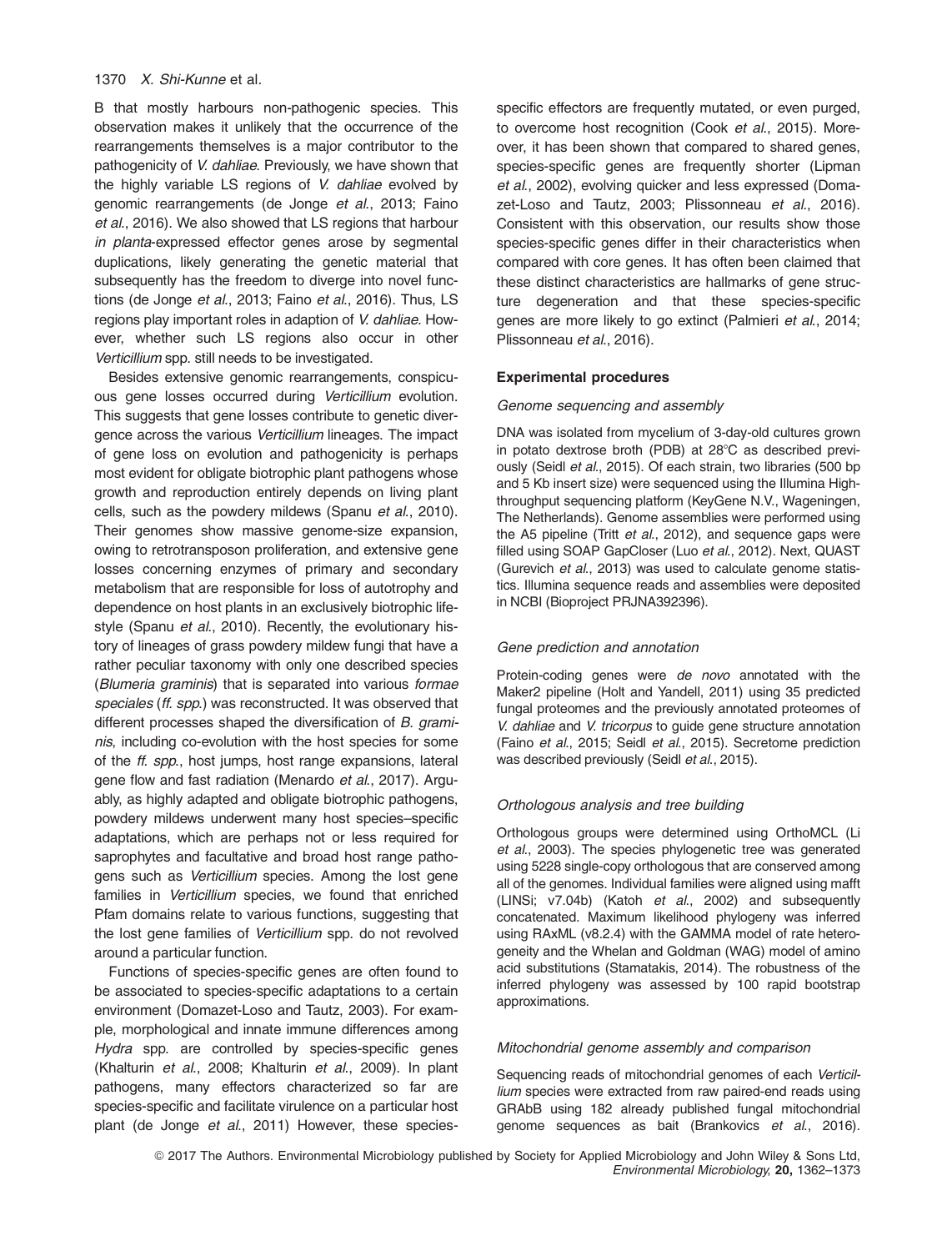Subsequently, GRAbB assembled all the mitochondrial reads into single circular sequences. To determine the mitochondrial protein-coding genes of each species, we queried the already published Verticillium dahliae mitochondrial protein sequences using BLAST (tblastn) against each mitochondrial genome. Whole mitochondrial genome alignment was performed with mafft (default setting) (Katoh et al., 2002), and the likelihood phylogenetic tree was built using RAxML (v7.6.3) with the GAMMA model of rate heterogeneity and the GTR model of nucleotide substitutions (Stamatakis, 2014). The robustness of the inferred phylogeny was assessed by 100 rapid bootstrap approximations.

#### Ancestor genome reconstruction and comparison

Ancestral genomes were constructed using CHROnicle package that comprises SynChro (Drillon et al., 2014), ReChro and Anchro (Vakirlis et al., 2016). Conserved synteny blocks were identified between pairwise combinations of genomes with SynChro (Drillon et al., 2014). The synteny block stringency delta, which determines the maximum number of intervening Reciprocal Best Hits (RBH) allowed between anchors within a synteny block was set to three. Subsequently, ReChro was used for estimating genome rearrangements from ancestral to extant genomes.

#### Gene family gains and losses

Gene family gain/loss analysis by inferring ancestral gene number counts was carried out using CAFE (Han et al., 2013). Additionally, we inferred gene family gains and losses by reconciliation of gene trees. The sequences of the gene families  $($  3 members) were aligned using mafft with default settings (Katoh et al., 2002). We constructed phylogenetic trees for each gene family using RAxML (v8.2.4) with the GAMMA model of rate heterogeneity and the Whelan and Goldman (WAG) model of amino acid substitutions (Stamatakis, 2014). Subsequently, we reconciled the gene family trees with the Verticillium species tree using NOTUNG (Chen et al., 2000). The trees were reconciled using a cost of 1.5 for a duplication event and 1 for a loss event. The trees were rooted so that the number of duplication and loss events is minimized. Cluster of Orthologous Groups (COG) functional categories were predicted using eggNOG (Huerta-Cepas et al., 2015). Pfam function domains were predicted using InterProScan (Jones et al., 2014). For analyses of Pfam domain associated with gene families (OrthoMCL clusters), Pfam domains were assigned to specific families (clusters) only when present in at least half of the homologues within each gene family. Pfam enrichment of gene families of interests was carried out using hypergeometric tests, and significance values were corrected using the Benjamini–Hochberg false discovery method (Benjamini and Hochberg, 1995).

## Acknowledgement

We thank Drs Inderbitzin and Subbarao for sharing fungal isolates and Sander Rodenburg for help with scripting.

## Conflict of Interest

The authors declare no competing interests.

## **References**

- Albalat, R., and Cañestro, C. (2016) Evolution by gene loss. Nat Rev Genet 17: 379–391.
- Barton, N.H., and Charlesworth, B. (1998) Why sex and recombination?. Science 281: 1986–1990.
- Bell, G. (1982) The Masterpiece of Nature: The Evolution and Genetics of Sexuality. Berkley: University California Press.
- Benjamini, Y., and Hochberg, Y. (1995) Controlling the false discovery rate: a practical and powerful approach to multiple testing. J R Stat Soc Series B Stat Methodol 57: 289-300.
- Brankovics, B., Zhang, H., van Diepeningen, A.D., van der Lee, T.A.J., Waalwijk, C., de Hoog, G.S., and Gardner, P.P. (2016) GRAbB: selective assembly of genomic regions, a new niche for genomic research. PLoS Comp Biol 12: e1004753.
- Casadevall, A. (2008) Evolution of intracellular pathogens. Annu Rev Microbiol 62: 19–33.
- Chen, K., Durand, D., and Farach-Colton, M. (2000) NOTUNG: a program for dating gene duplications and optimizing gene family trees. J Comput Biol 7: 429-447.
- Cook, D.E., Mesarich, C.H., and Thomma, B.P. (2015) Understanding plant immunity as a surveillance system to detect invasion. Annu Rev Phytopathol 53: 541–563.
- de Jonge, R., Bolton, M.D., and Thomma, B.P. (2011) How filamentous pathogens co-opt plants: the ins and outs of fungal effectors. Curr Opin Plant Biol 14: 400-406.
- de Jonge, R., Peter van Esse, H., Maruthachalam, K., Bolton, M.D., Santhanam, P., Saber, M.K., et al. (2012) Tomato immune receptor Ve1 recognizes effector of multiple fungal pathogens uncovered by genome and RNA sequencing. Proc Natl Acad Sci USA 109: 5110–5115.
- de Jonge, R., Bolton, M.D., Kombrink, A., van den Berg, G.C., Yadeta, K.A., and Thomma, B.P. (2013) Extensive chromosomal reshuffling drives evolution of virulence in an asexual pathogen. Genome Res 23: 1271-1282.
- Depotter, J.R., Seidl, M.F., Wood, T.A., and Thomma, B.P. (2016) Interspecific hybridization impacts host range and pathogenicity of filamentous microbes. Curr Opin Microbiol 32: 7–13.
- Domazet-Loso, T., and Tautz, D. (2003) An evolutionary analysis of orphan genes in Drosophila. Genome Res 13: 2213–2219.
- Drillon, G., Carbone, A., Fischer, G., and Fairhead, C. (2014) SynChro: a fast and easy tool to reconstruct and visualize synteny blocks along eukaryotic chromosomes. PLoS One 9: e92621.
- Duplessis, S., Cuomo, C.A., Lin, Y.-C., Aerts, A., Tisserant, E., Veneault-Fourrey, C., et al. (2011) Obligate biotrophy features unraveled by the genomic analysis of rust fungi. Proc Natl Acad Sci USA 108: 9166–9171.
- Ebihara, Y., Uematsu, S., Nagao, H., Moriwaki, J., and Kimishima, E. (2003) First report of Verticillium tricorpus isolated from potato tubers in Japan. Mycoscience 44: 481-488.
- Faino, L., Seidl, M.F., Datema, E., van den Berg, G.C., Janssen, A., Wittenberg, A.H., and Thomma, B.P. (2015) Single-molecule real-time sequencing combined with optical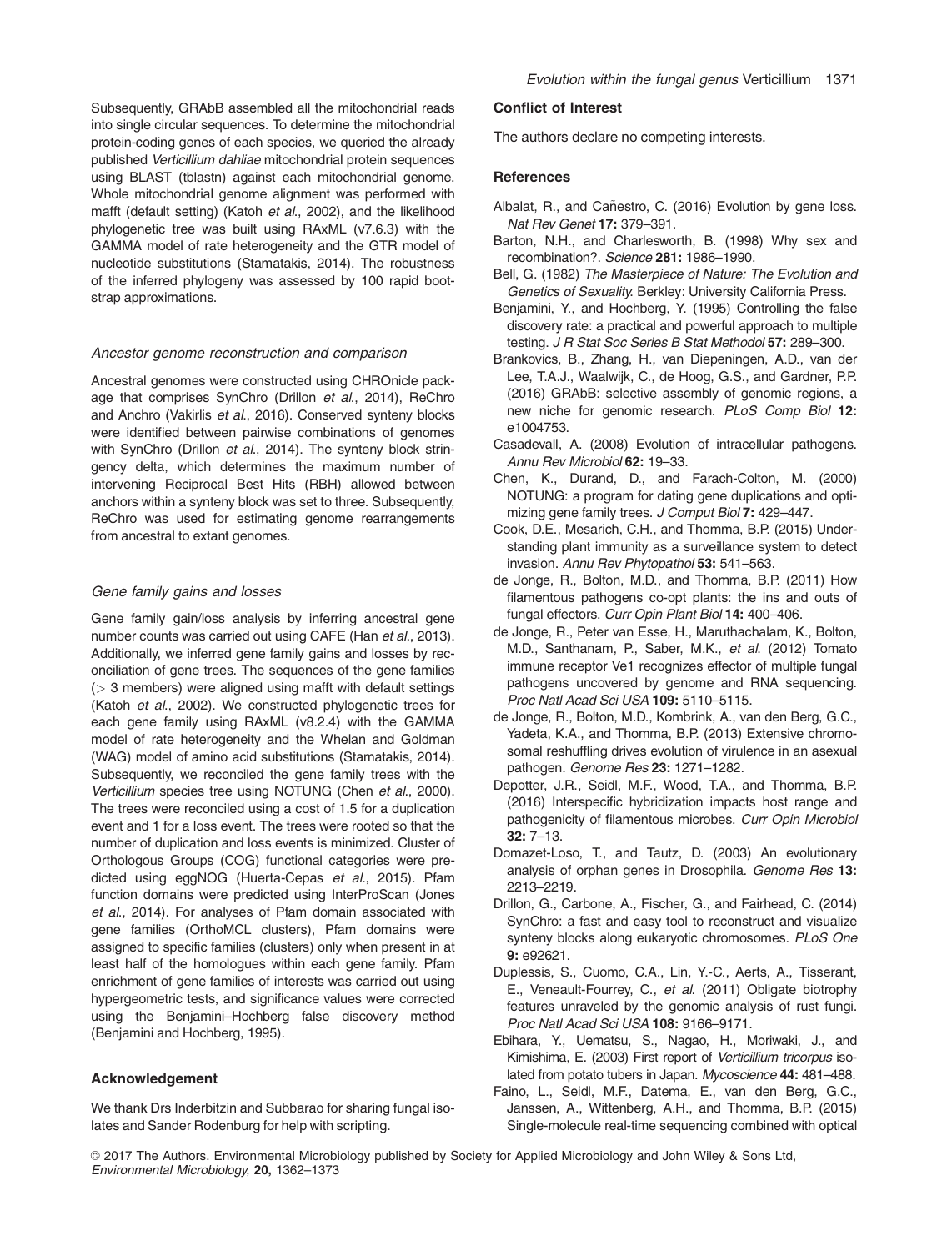mapping yields completely finished fungal genome. mBio 6: e00936–e00915.

- Faino, L., Seidl, M.F., Shi-Kunne, X., Pauper, M., van den Berg, G.C., Wittenberg, A.H., and Thomma, B.P. (2016) Transposons passively and actively contribute to evolution of the two-speed genome of a fungal pathogen. Genome Res 26: 1091–1100.
- Flot, J.-F., Hespeels, B., Li, X., Noel, B., Arkhipova, I., Danchin, E.G., et al. (2013) Genomic evidence for ameiotic evolution in the bdelloid rotifer Adineta vaga. Nature 500: 453–457.
- Fradin, E.F., and Thomma, B.P. (2006) Physiology and molecular aspects of Verticillium wilt diseases caused by V. dahliae and V. albo-atrum. Mol Plant Pathol 7: 71-86.
- Gordon, J.L., Byrne, K.P., Wolfe, K.H., and Zhang, J. (2009) Additions, losses, and rearrangements on the evolutionary route from a reconstructed ancestor to the modern Saccharomyces cerevisiae genome. PLoS Genet 5: e1000485.
- Gurevich, A., Saveliev, V., Vyahhi, N., and Tesler, G. (2013) QUAST: quality assessment tool for genome assemblies. Bioinformatics 29: 1072–1075.
- Gurung, S., Short, D.P., Hu, X., Sandoya, G.V., Hayes, R.J., Koike, S.T., and Subbarao, K.V. (2015) Host range of Verticillium isaacii and Verticillium klebahnii from artichoke, spinach, and lettuce. Plant Dis 99: 933–938.
- Han, M.V., Thomas, G.W., Lugo-Martinez, J., and Hahn, M.W. (2013) Estimating gene gain and loss rates in the presence of error in genome assembly and annotation using CAFE 3. Mol Biol Evol 30: 1987–1997.
- Hane, J.K., Rouxel, T., Howlett, B.J., Kema, G.H., Goodwin, S.B., and Oliver, R.P. (2011) A novel mode of chromosomal evolution peculiar to filamentous Ascomycete fungi. Genome Biol 12: R45.
- Heitman, J., Kronstad, J.W., Taylor, J., and Casselton, L. (2007) Sex in Fungi: Molecular determination and evolutionary implications. Washington, DC: ASM Press.
- Holt, C., and Yandell, M. (2011) MAKER2: an annotation pipeline and genome-database management tool for secondgeneration genome projects. BMC Bioinform 12: 491.
- Huerta-Cepas, J., Szklarczyk, D., Forslund, K., Cook, H., Heller, D., Walter, M.C., et al. (2015) eggNOG 4.5: a hierarchical orthology framework with improved functional annotations for eukaryotic, prokaryotic and viral sequences. Nucleic Acids Res 44: D286–D293.
- Inderbitzin, P., Davis, R.M., Bostock, R.M., and Subbarao, K.V. (2011a) The ascomycete Verticillium longisporum is a hybrid and a plant pathogen with an expanded host range. PLoS One 6: e18260.
- Inderbitzin, P., Bostock, R.M., Davis, R.M., Usami, T., Platt, H.W., and Subbarao, K.V. (2011b) Phylogenetics and taxonomy of the fungal vascular wilt pathogen Verticillium, with the descriptions of five new species. PLoS One 6: e28341.
- Jelen, V., de Jonge, R., Van de Peer, Y., Javornik, B., Jakše, J., and Nowrousian, M. (2016) Complete mitochondrial genome of the Verticillium-wilt causing plant pathogen Verticillium nonalfalfae. PLoS One 11: e0148525.
- Jones, P., Binns, D., Chang, H.-Y., Fraser, M., Li, W., McAnulla, C., et al. (2014) InterProScan 5: genome-scale protein function classification. Bioinformatics 30: 1236-1240.
- Katoh, K., Misawa, K., Kuma, K.I., and Miyata, T. (2002) MAFFT: a novel method for rapid multiple sequence

alignment based on fast Fourier transform. Nucleic Acids Res 30: 3059–3066.

- Khalturin, K., Hemmrich, G., Fraune, S., Augustin, R., and Bosch, T.C. (2009) More than just orphans: are taxonomically-restricted genes important in evolution?. Trends Genet 25: 404–413.
- Khalturin, K., Anton-Erxleben, F., Sassmann, S., Wittlieb, J., Hemmrich, G., Bosch, T.C.G., and Patel, N. (2008) A novel gene family controls species-specific morphological traits in Hydra. PLoS Biol 6: e278.
- Klimes, A., Dobinson, K.F., Thomma, B.P., and Klosterman, S.J. (2015) Genomics spurs rapid advances in our understanding of the biology of vascular wilt pathogens in the genus Verticillium. Annu Rev Phytopathol 53: 181–198.
- Klosterman, S.J., Subbarao, K.V., Kang, S., Veronese, P., Gold, S.E., Thomma, B.P.H.J., et al. (2011) Comparative genomics yields insights into niche adaptation of plant vascular wilt pathogens. PLoS Patholog 7: e1002137.
- Li, L., Stoeckert, C.J., and Roos, D.S. (2003) OrthoMCL: identification of ortholog groups for eukaryotic genomes. Genome Res 13: 2178–2189.
- Lipman, D.J., Souvorov, A., Koonin, E.V., Panchenko, A.R., and Tatusova, T.A. (2002) The relationship of protein conservation and sequence length. BMC Evol Biol 2: 20.
- Luo, R., Liu, B., Xie, Y., Li, Z., Huang, W., Yuan, J., et al. (2012) SOAPdenovo2: an empirically improved memoryefficient short-read de novo assembler. Gigascience 1: 18.
- Lv, J., Havlak, P., and Putnam, N.H. (2011) Constraints on genes shape long-term conservation of macro-synteny in metazoan genomes. BMC Bioinform 12: S11.
- Martin, F., Aerts, A., Ahren, D., Brun, A., Danchin, E.G.J., Duchaussoy, F., et al. (2008) The genome of Laccaria bicolor provides insights into mycorrhizal symbiosis. Nature 452: 88–92.
- McDonald, B.A., and Linde, C. (2002) Pathogen population genetics, evolutionary potential, and durable resistance. Annu Rev Phytopathol 40: 349–379.
- Menardo, F., Wicker, T., and Keller, B. (2017) Reconstructing the evolutionary history of powdery mildew lineages (Blumeria graminis) at different evolutionary time scales with NGS data. Genome Biol Evol 9: 446.
- Nakatani, Y., Takeda, H., Kohara, Y., and Morishita, S. (2007) Reconstruction of the vertebrate ancestral genome reveals dynamic genome reorganization in early vertebrates. Genome Res 17: 1254–1265.
- Nurizzo, D., Shewry, S.C., Perlin, M.H., Brown, S.A., Dholakia, J.N., Fuchs, R.L., et al. (2003) The crystal structure of aminoglycoside-3'-phosphotransferase-Ila, an enzyme responsible for antibiotic resistance. J Mol Biol 327: 491–506.
- Olson, M.V. (1999) When less is more: gene loss as an engine of evolutionary change. Am J Hum Genet 64: 18–23.
- Palmieri, N., Kosiol, C., and Schlötterer, C. (2014) The life cycle of Drosophila orphan genes. eLife 3: e01311.
- Parra, G., Bradnam, K., and Korf, I. (2007) CEGMA: a pipeline to accurately annotate core genes in eukaryotic genomes. Bioinformatics 23: 1061–1067.
- Plissonneau, C., Stürchler, A., and Croll, D. (2016) The evolution of orphan regions in genomes of a fungal pathogen of wheat. mBio 7: e01231–e01216.
- Sarwar, M., and Akhtar, M. (1990) Cloning of aminoglycoside phosphotransferase (APH) gene from antibiotic-producing

 $©$  2017 The Authors. Environmental Microbiology published by Society for Applied Microbiology and John Wiley & Sons Ltd, Environmental Microbiology, 20, 1362–1373